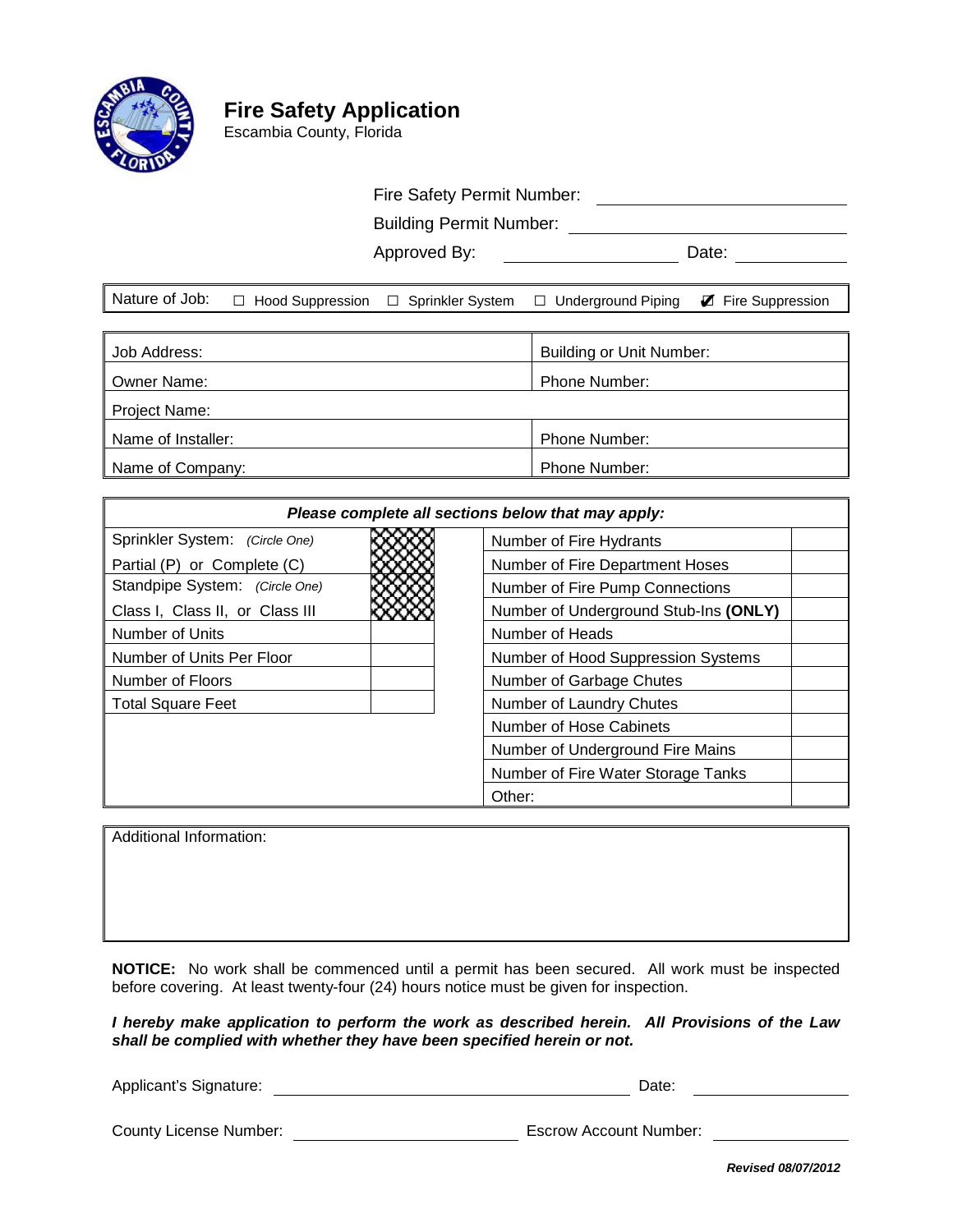

#### **FIRE PREVENTION DIVISION PUBLIC SAFETY BUREAU**

# CLEAN AGENT FIRE EXTINGUISHING SYSTEM PLANS SUBMITTAL CHECKLIST NFPA 2001 (2008 EDITION)

The following Clean Agent Fire Extinguishing System Plans Submittal Checklist is required information for clean agent fire extinguishing system permit review. Use of the form does not guarantee that plans will be accepted on the first submittal, but will aid in reducing the number of re-submittals required due to the lack of information or conflicting information being provided. T**his checklist should not be considered to be all-inclusive. Additional information may be required. Use of this checklist will not eliminate the requirement for a good knowledge and understanding of NFPA 2001.**

For issuance of the clean agent fire extinguishing system permit and prior to any installation and inspection request, the following information and/or forms shall be completed, submitted and approved.

- □ **Completed & approved permit application.**
- **□ Include payment for permit fees.**
- **□ Three (3) sets of shop drawings/plans.**

*Any material installed or work performed prior to the issuance of a permit will be subject to two times the permit fee and/or required to be removed. A hard copy of the permit and an approved set of plans are*  required to be maintained on the job site at all times and must be on site prior to any worked being performed *unless a limited early start request has been granted. Limited early start requests are considered on a case by case basis, are required to be submitted in writing on letter head and are not automatically granted.* 

□ **5.1.1 Specifications.** Specifications for total flooding and local application clean agent fire extinguishing systems shall be prepared under the supervision of a person fully experienced and qualified in the design of such systems and with the advice of the authority having jurisdiction. The specifications shall include all pertinent items necessary for the proper design of the system, such as the designation of the authority having jurisdiction, variances from the standard to be permitted by the authority having jurisdiction, design criteria, system sequence of operations, the type and extent of the approval testing to be performed after installation of the system, and owner training requirements.

□ **5.1.2.1** Working plans and calculations shall be submitted for approval to the authority having jurisdiction before system installation or remodeling begins. These documents shall be prepared only by persons fully experienced and qualified in the design of total flooding and local application clean agent fire extinguishing systems. Deviation from these documents shall require permission of the authority having jurisdiction.

□ **5.1.2.2** Working plans shall be drawn to an indicated scale and shall show the following items that pertain to the design of the system:

- (1) Name of owner and occupant.
- (2) Location, including street address.
- (3) Point of compass and symbol legend.
- (4) Location and construction of protected enclosure walls and partitions.
- (5) Location of fire walls.

(6) Enclosure cross section, full height or schematic diagram, including location and construction of building floor/ceiling assemblies above and below, raised access floor and suspended ceiling.

(7) Agent being used.

(8) Design extinguishing or inerting concentration.

(9) Description of occupancies and hazards being protected, designating whether or not the enclosure is normally occupied.

(10) For an enclosure protected by a clean agent fire extinguishing system an estimate of the maximum positive and the maximum negative pressure, relative to ambient pressure, expected to be developed upon the discharge of agent.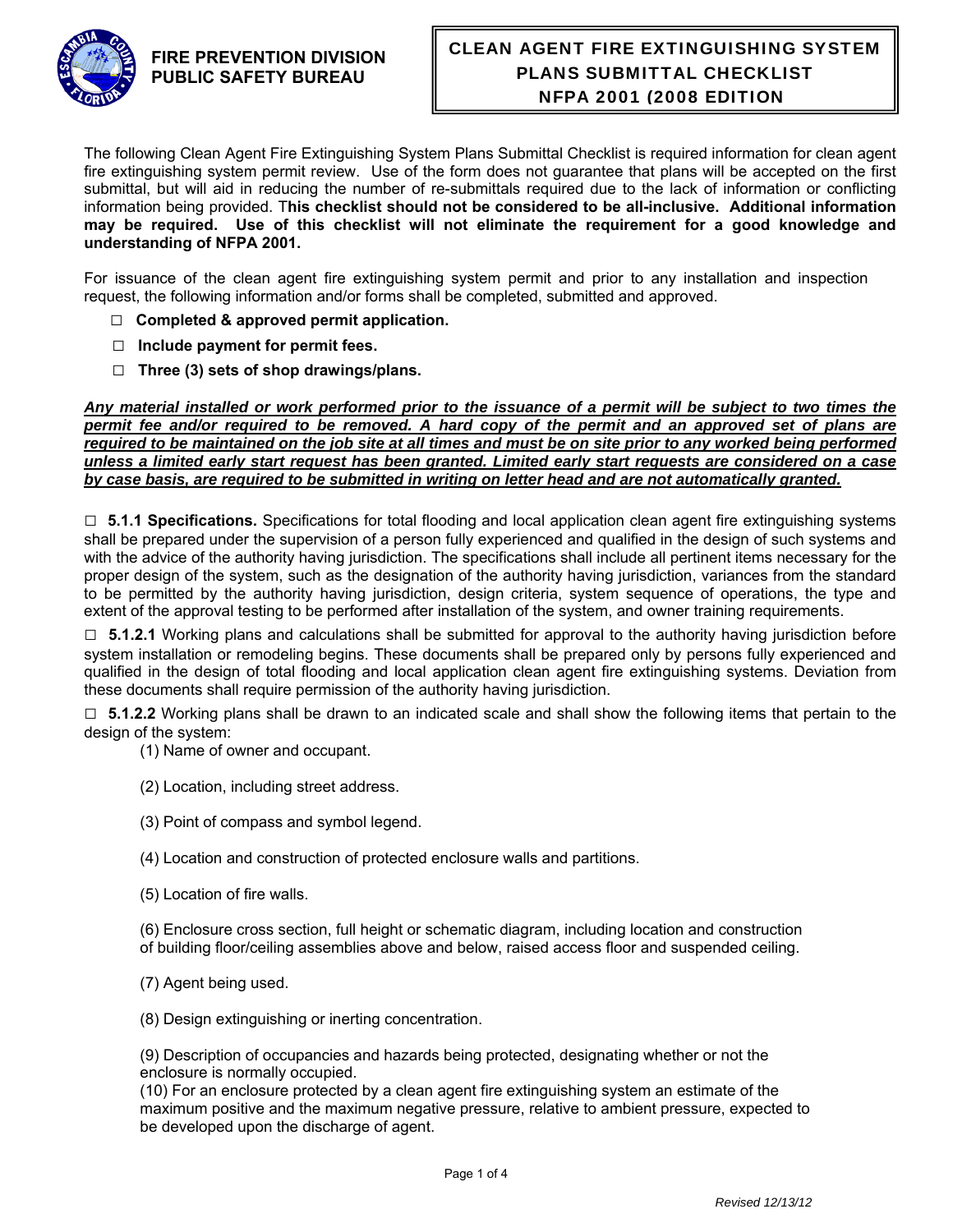

#### **FIRE PREVENTION DIVISION PUBLIC SAFETY BUREAU**

(11) Description of exposures surrounding the enclosure.

(12) Description of the agent storage containers used including internal volume, storage pressure, and nominal capacity expressed in units of agent mass or volume at standard conditions of temperature and pressure.

(13) Description of nozzle(s) used including size, orifice port configuration, and equivalent orifice area.

(14) Description of pipe and fittings used including material specifications, grade, and pressure rating.

(15) Description of wire or cable used including classification, gauge [American Wire Gauge (AWG)], shielding, number of strands in conductor, conductor material, and color coding schedule. Segregation requirements of various system conductors shall be clearly indicated. The required method of making wire terminations shall be detailed.

(16) Description of the method of detector mounting.

(17) Equipment schedule or bill of materials for each piece of equipment or device showing device name, manufacturer, model or part number, quantity, and description.

(18) Plan view of protected area showing enclosure partitions (full and partial height); agent distribution system including agent storage containers, piping, and nozzles; type of pipe hangers and rigid pipe supports; detection, alarm, and control system including all devices and schematic of wiring interconnection between them; end-of-line device locations; location of controlled devices such as dampers and shutters; and location of instructional signage.

(19) Isometric view of agent distribution system showing the length and diameter of each pipe segment; node reference numbers relating to the flow calculations; fittings including reducers and strainers; and orientation of tees, nozzles including size, orifice port configuration, flow rate, and equivalent orifice area.

(20) Scale drawing showing the layout of the annunciator panel graphics if required by the authority having jurisdiction.

(21) Details of each unique rigid pipe support configuration showing method of securement to the pipe and to the building structure.

(22) Details of the method of container securement showing method of securement to the container and to the building structure.

(23) Complete step-by-step description of the system sequence of operations, including functioning of abort and maintenance switches, delay timers, and emergency power shutdown.

(24) Point-to-point wiring schematic diagrams showing all circuit connections to the system control panel and graphic annunciator panel.

(25) Point-to-point wiring schematic diagrams showing all circuit connections to external or addon relays.

(26) Complete calculations to determine enclosure volume, quantity of clean agent, and size of backup batteries and method used to determine number and location of audible and visual indicating devices, and number and location of detectors.

(27) Details of any special features.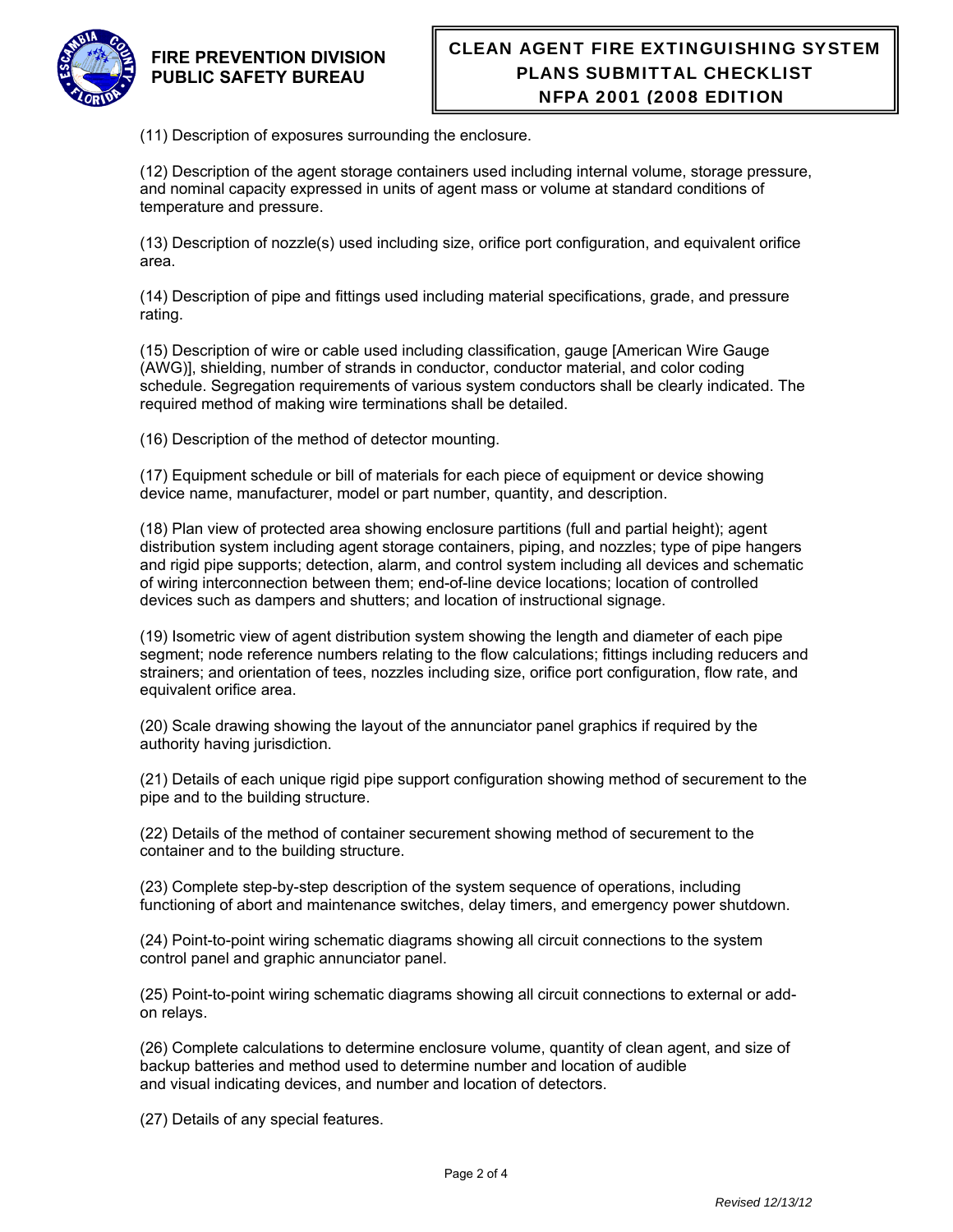

## CLEAN AGENT FIRE EXTINGUISHING SYSTEM PLANS SUBMITTAL CHECKLIST NFPA 2001 (2008 EDITION)

(28)\* Pressure relief vent area, or equivalent leakage area, for the protected enclosure to prevent development, during system discharge, of a pressure difference across the enclosure boundaries that exceeds a specified enclosure pressure limit

□ **5.1.2.3** The detail on the system shall include information and calculations on the amount of agent; container storage pressure; internal volume of the container; the location, type, and flow rate of each nozzle including equivalent orifice area; the location, size, and equivalent lengths of pipe, fittings, and hose; and the location and size of the storage facility. Pipe size reduction and orientation of tees shall be clearly indicated. Information shall be submitted pertaining to the location and function of the detection devices, operating devices, auxiliary equipment, and electrical circuitry, if used. Apparatus and devices used shall be identified. Any special features shall be adequately explained.

□ **5.1.2.3.1** Pre-engineered systems shall not be required to specify an internal volume of the container, nozzle flow rates, equivalent lengths of pipe and fitting and hose, or flow calculations, when used within their listed limitations. The information required by the listed system design manual, however, shall be made available to the authority having jurisdiction for verification that the system is within its listed limitations.

□ **5.1.2.4** An "as built" instruction and maintenance manual that includes a full sequence of operations and a full set of drawings and calculations shall be maintained on site.

#### □ **5.1.2.5 Flow Calculations.**

□ **5.1.2.5.1** Flow calculations along with the working plans shall be submitted to the authority having jurisdiction for approval. The version of the flow calculation program shall be identified on the computer calculation printout.

□ 5.1.3.1 Plans and calculations shall be approved prior to installation.

□ **5.2.1\*** System flow calculations shall be performed using a calculation method listed or approved by the authority having jurisdiction. The system design shall be within the manufacturer's listed limitations.

□ 5.2.2 Valves and fittings shall be rated for equivalent length in terms of pipe or tubing sizes with which they will be used. The equivalent length of the container valve shall be listed and shall include siphon tube, valve, discharge head, and flexible connector.

□ **5.2.3** Piping lengths and orientation of fittings and nozzles shall be in accordance with the manufacturer's listed limitations.

□ **5.2.4** If the final installation varies from the prepared drawings and calculations, new drawings and calculations representing the "as built" installation shall be prepared.

□ **5.3.1** In the design of a total flooding system, the characteristics of the protected enclosure shall be considered.

□ **5.3.4** To prevent loss of agent through openings to adjacent hazards or work areas, openings shall be permanently sealed or equipped with automatic closures. Where reasonable confinement of agent is not practicable, protection shall be expanded to include the adjacent connected hazards or work areas or additional agent shall be introduced into the protected enclosure using an extended discharge configuration.

□ **5.3.5\*** Other than the ventilation systems identified in 5.3.5.2, forced-air ventilating systems, including self-contained air recirculation systems, shall be shut down or closed automatically where their continued operation would adversely affect the performance of the fire extinguishing system or result in propagation of the fire.